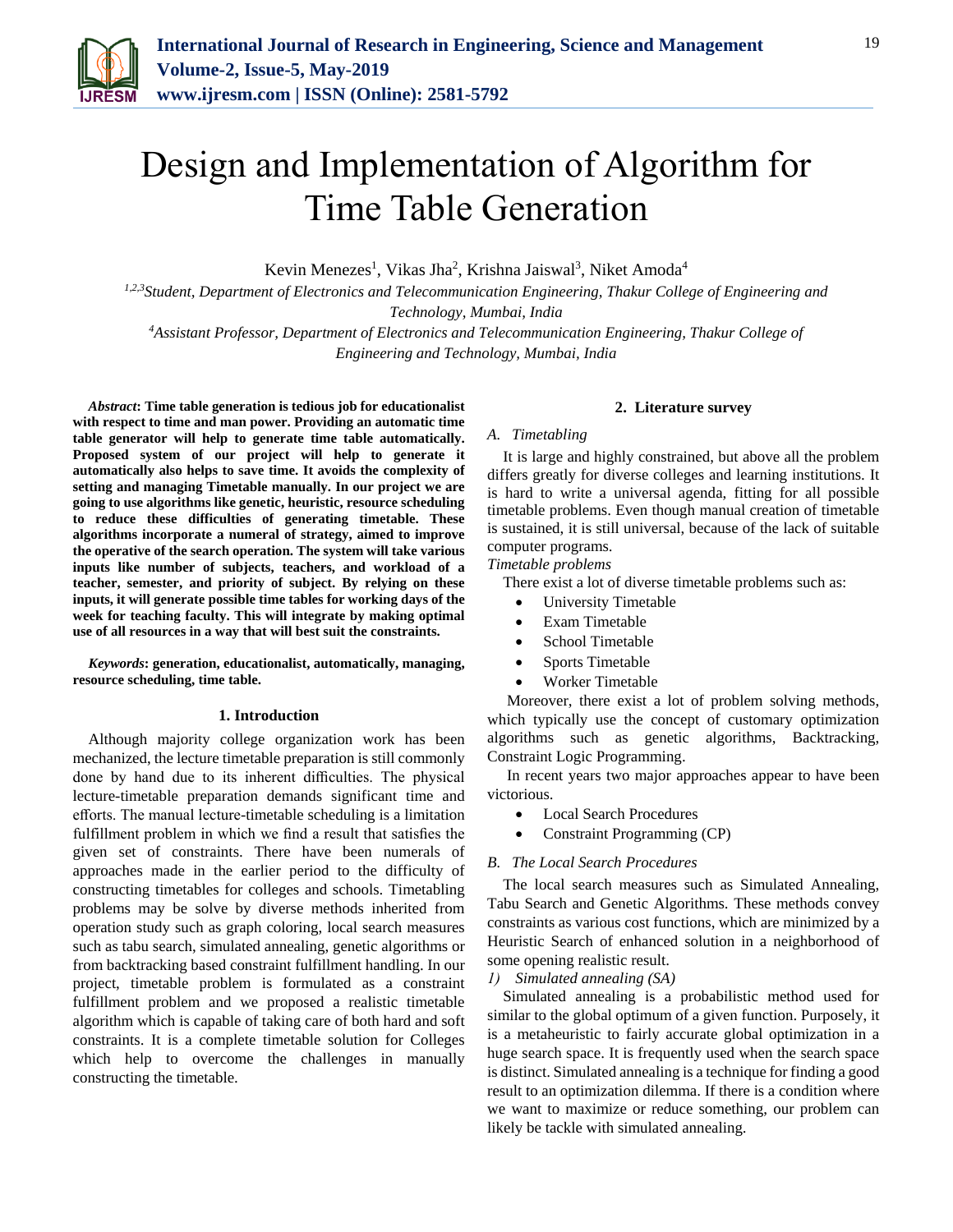

#### *2) Tabu Search*

Tabu Search is a Global Optimization algorithm and a Metaheuristic or Meta-strategy for calculating a surrounded heuristic method. Tabu Search is a parent for a huge relations of derivative approach that establish memory structure in Metaheuristic, such as Tabu Search and Parallel Tabu Search. *3) Genetic algorithm (GA)* 

Genetic Algorithms (GA) was imaginary by John Holland and has described this thought in his book "Adaptation in natural and artificial systems" in the year 1975. Genetic algorithm is a metaheuristic motivated by the procedure of natural selection that belong to the bigger class of evolutionary algorithms (EA). Genetic Algorithms are motivated by Darwin's evolutionary theory. GA comes below the class of Evolutionary algorithms that use the principle of natural collection to develop a set of solution towards the best result. It is a search heuristic which generates solutions to optimization problems using technique motivated by natural evolution like mutation, inheritance, crossover and selection.

#### *C. GA Operators*

## *1) Chromosome representation*

Genetic material is a set of parameter which describe a planned result to the problem that the genetic algorithm is demanding to answer. The genetic material (chromosome) is often represented as a easy string. The fitness of a chromosome depends upon how well that chromosome solves the problem at hand.

#### *2) Initial population*

The first step in the performance of a GA is the production of an initial population. Each member of this population encodes a potential solution to a problem. Each unit is evaluated and assigned a fitness value according to the fitness function. It has been acknowledged that if the initial population to the GA is good, then the algorithm has an enhanced option of finding a good result and if the initial supply of construction blocks is not large enough or good enough, then it would be hard for the algorithm to find a good result.

## *3) Selection*

This operator selects chromosomes in the population for reproduction. The fitter the chromosome, the more times it is likely to be chosen to reproduce. During each successive production, a portion of the accessible population is selected to selection a new generation. Individual solutions are chosen through a fitness based process, where fitter result are usually more likely to be chosen.

#### *4) Crossover*

Crossover is a genetic operator used to vary the programming of a chromosome or chromosomes from one creation to the next. It is parallel to reproduction and organic crossover, upon which genetic algorithms are based. Crossover takes more than one parent solutions and producing a child solution. There are techniques for collection of the chromosomes. Crossover arbitrarily exchanges the subsequences before and after that locus between two chromosomes to create two children. The crossover operator roughly does as it is natural recombining between two single chromosome organisms.

## *5) Mutation*

Mutation is used to sustain genetic diversity from one creation of a population of genetic algorithm chromosomes to the next. It is parallel to natural mutation. Alteration (mutation) alters one or more gene values in a chromosome from its initial situation. In mutation, the result may alter totally from the previous result. Hence GA can come to enhanced result by using mutation. Mutation can take place at each bit position in a string with some possibility, usually very small.

#### *6) Fitness Function*

The fitness function is described over the genetic representation and procedures the quality of the represented result. The fitness function is forever problem reliant In particular, in the fields of genetic programming and genetic algorithms, each design result.

After each round of testing, the thought is to remove the 'n' worst design solution. Therefore, desires to be awarded a shape of merit, to signify how close it came to meeting the general necessity, and this is generated by applying the fitness function to test, results obtained from that solution.

## *7) Heuristics*

It finds out solution amongst all possible ones, but they do not prove that the most excellent will be found, they may be thought as about and not correct algorithms. These algorithms, usually find a solution close to the most excellent and they find it quick and merely. These algorithms can be correct, that is they convert and find the best solution, but the algorithm is stationary called heuristic until this best solution is proven to be the best.

Disadvantages of local search procedures are:

- The complexity of taking into relation of hard constraints.
- The need to decide their parameters through testing even though they are excellent for optimizing the initial realistic solution.

## *D. The Constraint Programming (CP)*

Major advantage of constraint programming is declaratively a clear-cut statement of the constraints serves as part of the program. This makes the program easy to adjust, which is critical in timetable constraints are handled through a system of constant propagation, which minimizes domains of variables, coupled with backtracking search. In modern CP languages, both features do not need to be planned explicitly.

The main disadvantages of this approach are:

- 1. The difficulty with expressing soft constraints.
- 2. The potential problems with enhancing the initial feasible solution.

The capability to convey composite constraints in a simple, declarative way is critical for establishing of the colleges and university timetable problem into the program and is critical for their successful tailored delivery approach is able to introduce soft constraints during a search, leading quickly to a "Good"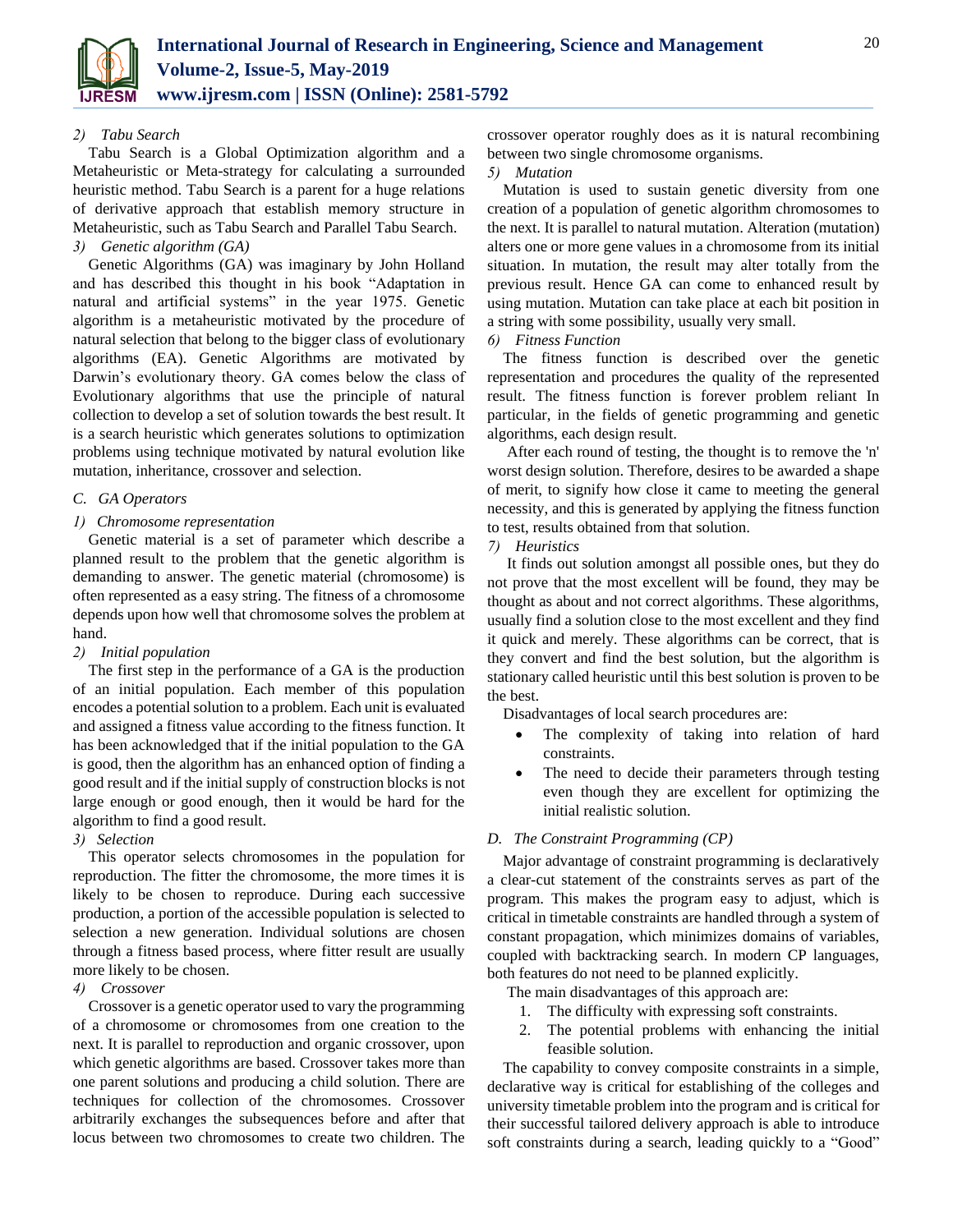

timetable, integration of local search into CP gives the capability to optimize efficiently the timetable.

#### *E. Constraints*

There are a variety of constraints to be satisfies at the time to instantiate variables about time slots and classrooms. The constraints can be categorized into Hard and Soft constraints.

## *1) Hard Constraints*

A timetable which breaks a hard constraint is not a feasible solution. Hard constraints comprise Conflicts"

- HC1. A classroom is not assigned to more than one teacher at the same time.
- HC2. A teacher cannot teach more than one class at the same time.
- HC3. Courses for the similar year-session students of a department cannot take place at the same time.
- HC4. The classroom for a course should have enough capacity to take students registered in the course.
- HC5. The classroom should be well set of equipment with required services for the classes.

# *2) Soft Constraints*

Soft constraints are less significant constraints, and it is typically not possible to avoid breaking at least some of them. Either timetable functional, which calculates the level to which a timetable has violated its soft constraints. Some soft constraints are more vital than others, and this is often specified priority value.

- SC1. The teachers are not assigned to time sl in the teacher's prohibited time zones.
- SC2. Teachers daily teach hours should be within the acceptable utmost hours.
- SC3. As far as possible, classes are scheduled in the lecturer's preferred time zones.
- SC4. A lunch break must be scheduled.
- SC5. The practical courses are scheduled in morning session, and the theory courses are sch session.
- SC6. The lecture hours for a course should be scheduled consecutively.
- SC7. As distant as possible, classes should be corresponding department's exclusive- use classrooms
- SC8. The classrooms should be allocated in a manner to reduce the distances between adjacent class's classrooms. It is desirable for timetables to satisfy all hard and soft to meet all these constraints. Despoiled in any case, but some soft constraints can be sacrificed to find reasonable is made harder by the fact that so many people are affected by its outcome.

## **3. System design**

Design of a scheme is basically a blue print or a plan for the system. It determines the part structure of the components. Design contains the following things:

1. First year timetable it contains timetable of first year based on that we will create higher semester timetables.

- 2. Faculty details in department tells that the details of respective faculty in department.
- 3. A workload detail tells that the higher and lower workload that faculty has based on their designation. That is for professor has less work than the assistant professor.
- 4. Subject details as subject name, subject code.
- 5. Faculty and subject allotment table consist for which subject respective faculty is allotted based on timeslots.
- 6. Theory and lab courses related details contain the details of each subject that is handled by respective faculty.





Fig. 2. General view of TTGS

- *A. TTGS Features*
- Simple...Easy-to-understand & simple-to-operate with intuitive user interface, guides and samples
- Fast...Generates timetable in minutes, saving your time, efforts and money.
- Rules configuration and verification
- Different views of timetable depending upon who is viewing timetable with Timetable Generation System, timetable generation process involves just a few simple steps.